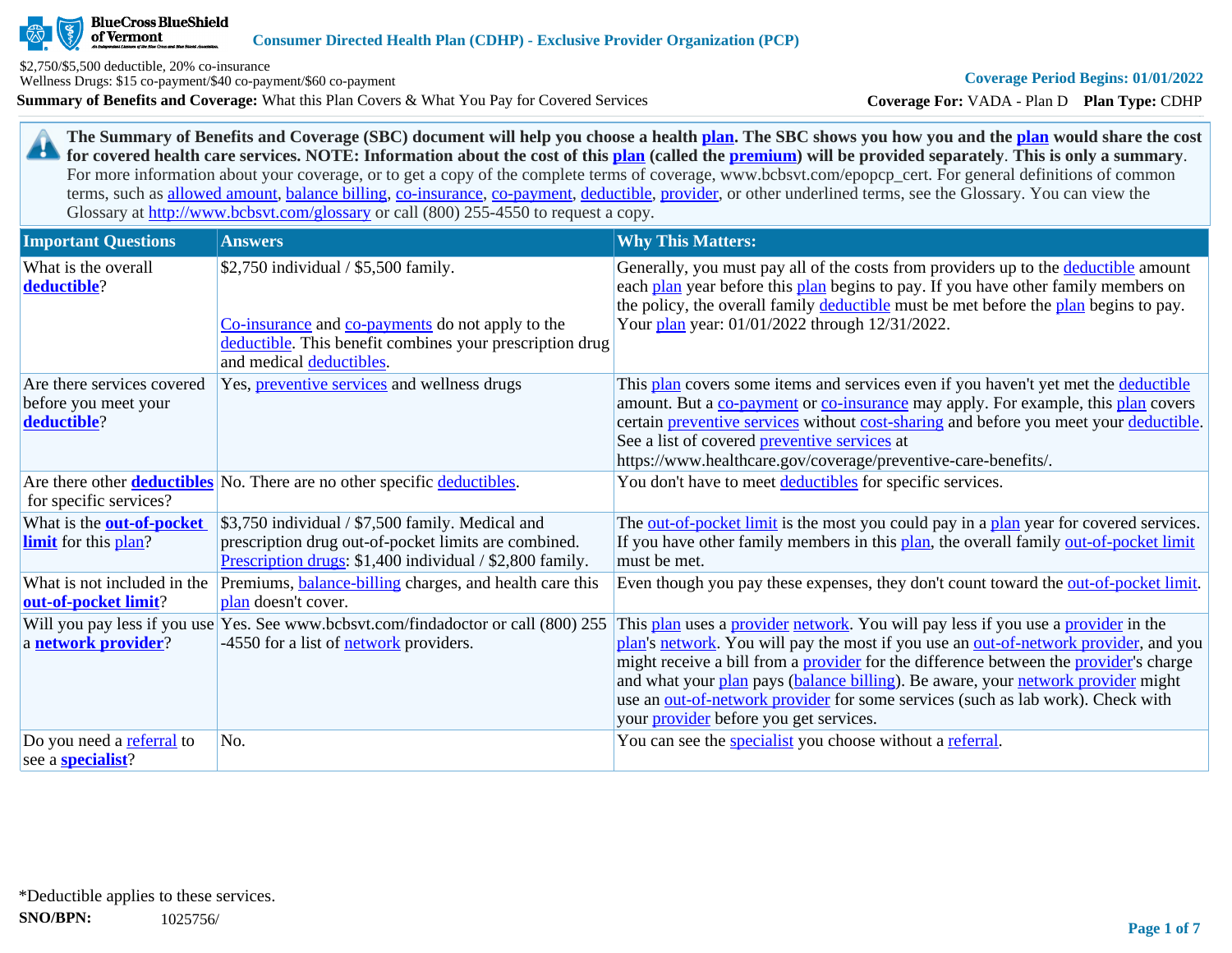

\$2,750/\$5,500 deductible, 20% co-insurance Wellness Drugs: \$15 co-payment/\$40 co-payment/\$60 co-payment

**Summary of Benefits and Coverage:** What this Plan Covers & What You Pay for Covered Services

# **Coverage Period Begins: 01/01/2022**

**Coverage For:** VADA - Plan D **Plan Type:** CDHP

<u>ar</u> All [co-payment](https://www.healthcare.gov/sbc-glossary/#copayment) and [co-insurance](https://www.healthcare.gov/sbc-glossary/#coinsurance) costs shown in this chart are after your [deductible](https://www.healthcare.gov/sbc-glossary/#deductible) has been met, if a [deductible](https://www.healthcare.gov/sbc-glossary/#deductible) applies.

|                                                           |                                                                                | <b>What You Will Pay</b>                                                                                                                          |                                                           |                                                                                                                                                                                                                                                                                                                     |
|-----------------------------------------------------------|--------------------------------------------------------------------------------|---------------------------------------------------------------------------------------------------------------------------------------------------|-----------------------------------------------------------|---------------------------------------------------------------------------------------------------------------------------------------------------------------------------------------------------------------------------------------------------------------------------------------------------------------------|
| <b>Common</b><br><b>Medical Event</b>                     | <b>Services You May Need</b>                                                   | <b>Network Provider</b><br>(You will pay the least)                                                                                               | <b>Out-of-Network Provider</b><br>(You will pay the most) | <b>Limitations, Exceptions &amp; Other</b><br><b>Important Information</b>                                                                                                                                                                                                                                          |
|                                                           | Primary care visit to treat an<br>injury or illness<br><b>Specialist</b> visit | 20% co-insurance <sup>*</sup> for<br>primary care physician and<br>mental health / substance<br>abuse<br>20% co-insurance*                        | Not covered<br>Not covered                                | Some services require <i>prior approval</i> . For<br>clarification on mental health services visit<br>www.bcbsvt.com/mental-health-primary-care.<br>Some services require prior approval.                                                                                                                           |
| If you visit a health care<br>provider's office or clinic | Other practitioner office visit                                                | $20\%$ co-insurance <sup>*</sup> for<br>chiropractic care, nutritional<br>counseling, outpatient<br>physical, speech, and<br>occupational therapy | Not covered                                               | Some services require prior approval.<br>Outpatient physical, speech and occupational<br>therapy benefits are covered up to 30 visits<br>combined. Nutritional counseling benefits are<br>covered up to 3 visits. There is no limit on the<br>number of nutritional counseling visits for<br>treatment of diabetes. |
|                                                           | Preventive care/Screening/<br>Immunization                                     | No charge                                                                                                                                         | Not covered                                               | You may have to pay for services that aren't<br>preventive. Ask your <b>provider</b> if the services<br>needed are preventive. Then check what your<br>plan will pay for. For clarification on<br>preventive services visit<br>www.bcbsvt.com/preventive.                                                           |
| If you have a test                                        | Diagnostic test (x-ray, blood<br>work)                                         | 20% co-insurance <sup>*</sup> for office-Not covered<br>based and outpatient hospital                                                             |                                                           | Some services require prior approval.                                                                                                                                                                                                                                                                               |
|                                                           | Imaging (CT/PET scans, MRIs)                                                   | $20\%$ co-insurance <sup>*</sup>                                                                                                                  | Not covered                                               | Most services require prior approval.                                                                                                                                                                                                                                                                               |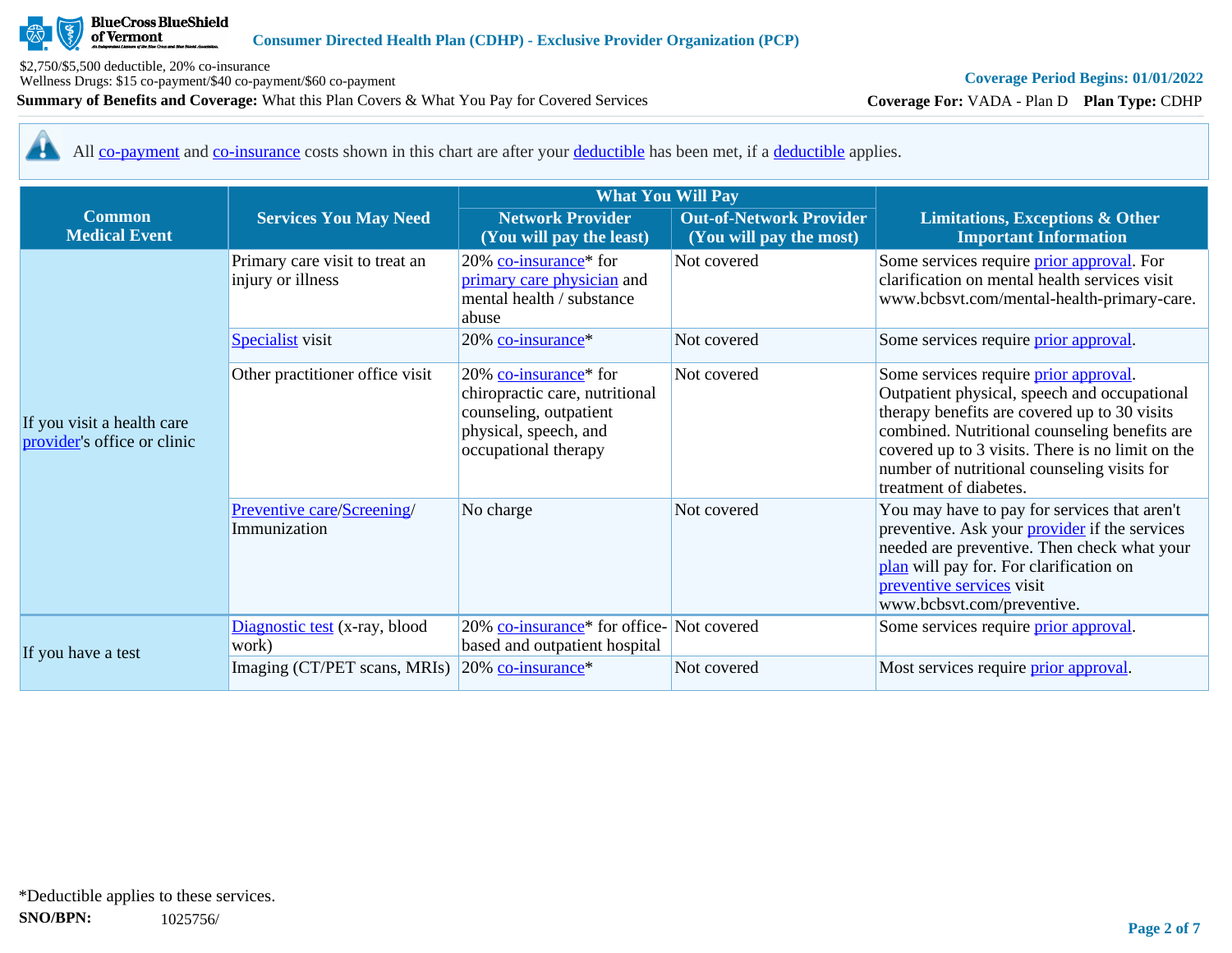

\$2,750/\$5,500 deductible, 20% co-insurance

Wellness Drugs: \$15 co-payment/\$40 co-payment/\$60 co-payment

**Summary of Benefits and Coverage:** What this Plan Covers & What You Pay for Covered Services

# **Coverage Period Begins: 01/01/2022**

**Coverage For:** VADA - Plan D **Plan Type:** CDHP

|                                                                                                               |                                                      | <b>What You Will Pay</b>                                                                 |                                                                                |                                                                                                            |
|---------------------------------------------------------------------------------------------------------------|------------------------------------------------------|------------------------------------------------------------------------------------------|--------------------------------------------------------------------------------|------------------------------------------------------------------------------------------------------------|
| <b>Common</b><br><b>Medical Event</b>                                                                         | <b>Services You May Need</b>                         | <b>Network Provider</b><br>(You will pay the least)                                      | <b>Out-of-Network Provider</b><br>(You will pay the most)                      | <b>Limitations, Exceptions &amp; Other</b><br><b>Important Information</b>                                 |
| If you need drugs to treat                                                                                    | Generic drugs                                        | 20% co-insurance*                                                                        | Not covered                                                                    | Covers up to a 30-day supply for most<br>prescription drugs. Some prescriptions require<br>prior approval  |
| your illness or condition.<br>More information about<br>prescription drug coverage is                         | Preferred brand drugs                                | 20% co-insurance*                                                                        | Not covered                                                                    | Covers up to a 30-day supply for most<br>prescription drugs. Some prescriptions require<br>prior approval. |
| at www.bcbsvt.com/rxcenter. Non-preferred brand drugs<br>This plan follows the<br><b>National Performance</b> |                                                      | 20% co-insurance*                                                                        | Not covered                                                                    | Covers up to a 30-day supply for most<br>prescription drugs. Some prescriptions require<br>prior approval. |
| Formulary (NPF).                                                                                              | Wellness drugs                                       | \$15 co-payment generic, \$40<br>co-payment preferred, \$60<br>co-payment non-preferred. | Not covered                                                                    | Covers up to a 30-day supply for most<br>prescription drugs. Some prescriptions require<br>prior approval  |
| If you have outpatient                                                                                        | Facility fee (e.g., ambulatory<br>surgery center)    | 20% co-insurance*                                                                        | Not covered                                                                    | Some services require prior approval.                                                                      |
| surgery                                                                                                       | Physician/surgeon fees                               | 20% co-insurance*                                                                        | Not covered                                                                    | Some services require prior approval.                                                                      |
|                                                                                                               | <b>Emergency room care</b>                           | 20% co-insurance* for<br>facility and <i>physician</i> services                          | 20% co-insurance <sup>*</sup> for<br>facility and <i>physician</i><br>services | Must meet emergency criteria.                                                                              |
| If you need immediate<br>medical attention                                                                    | <b>Emergency medical</b><br>transportation           | 20% co-insurance*                                                                        | 20% co-insurance*                                                              | Must meet emergency criteria.                                                                              |
|                                                                                                               | <b>Urgent</b> care                                   | 20% co-insurance*                                                                        | 20% co-insurance*                                                              | Applies to <b>urgent care</b> facilities.                                                                  |
| If you have a hospital stay                                                                                   | Facility fee (e.g., hospital room) 20% co-insurance* |                                                                                          | Not covered                                                                    | Out-of-state inpatient care requires prior<br>approval.                                                    |
|                                                                                                               | Physician/surgeon fees                               | 20% co-insurance*                                                                        | Not covered                                                                    | Some services require prior approval.                                                                      |
| If you need mental health,                                                                                    | <b>Outpatient services</b>                           | 20% co-insurance*                                                                        | Not covered                                                                    | Some services require <i>prior</i> approval.                                                               |
| behavioral health, or<br>substance abuse services                                                             | Inpatient services                                   | 20% co-insurance*                                                                        | Not covered                                                                    | Includes facility and physician fees. Requires<br>prior approval.                                          |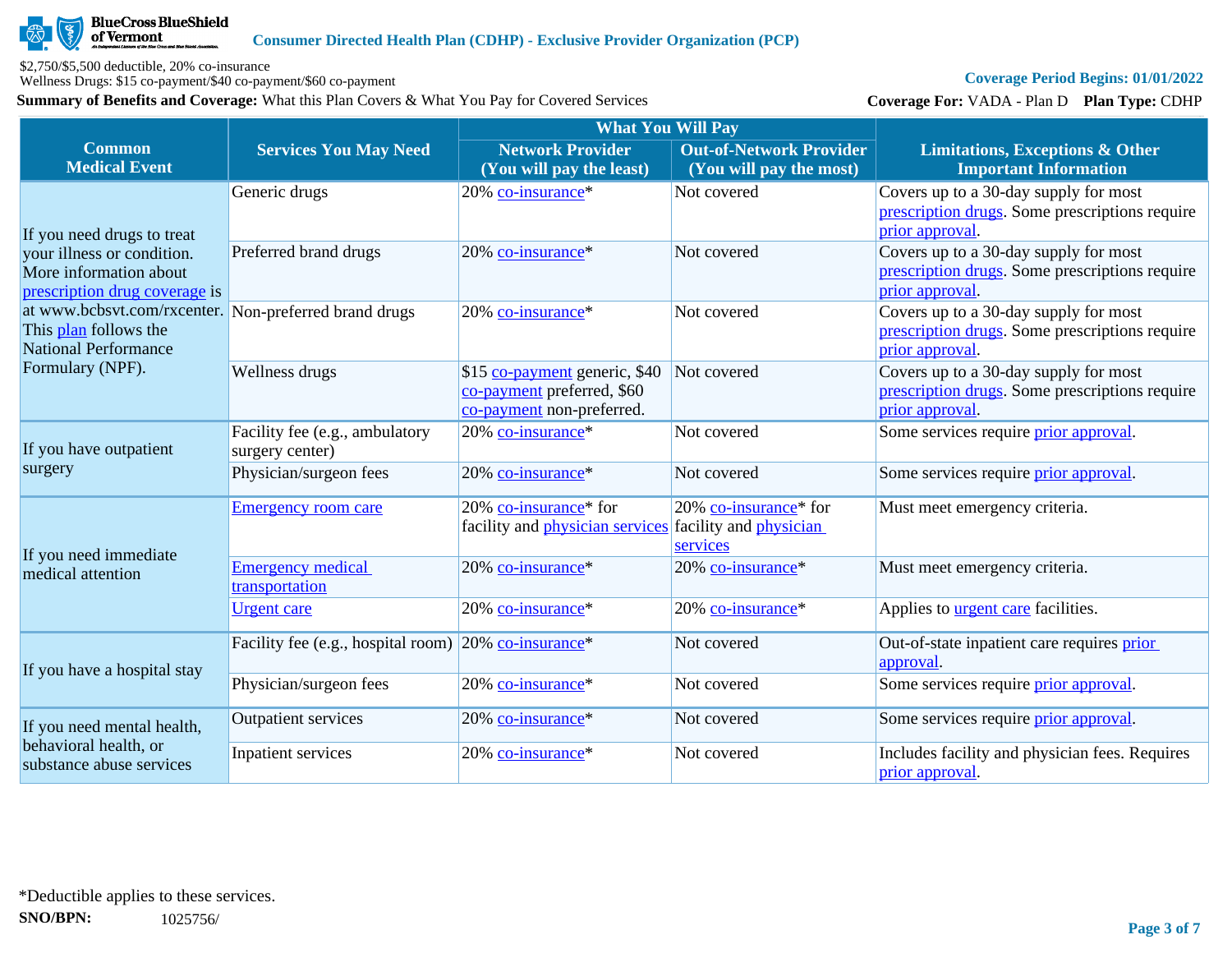

\$2,750/\$5,500 deductible, 20% co-insurance

Wellness Drugs: \$15 co-payment/\$40 co-payment/\$60 co-payment

**Summary of Benefits and Coverage:** What this Plan Covers & What You Pay for Covered Services

# **Coverage Period Begins: 01/01/2022**

**Coverage For:** VADA - Plan D **Plan Type:** CDHP

|                                                                      |                                                                | <b>What You Will Pay</b>                                                                      |                                                           |                                                                                                                                                                                                                                                                                                             |  |
|----------------------------------------------------------------------|----------------------------------------------------------------|-----------------------------------------------------------------------------------------------|-----------------------------------------------------------|-------------------------------------------------------------------------------------------------------------------------------------------------------------------------------------------------------------------------------------------------------------------------------------------------------------|--|
| <b>Common</b><br><b>Medical Event</b>                                | <b>Services You May Need</b>                                   | <b>Network Provider</b><br>(You will pay the least)                                           | <b>Out-of-Network Provider</b><br>(You will pay the most) | <b>Limitations, Exceptions &amp; Other</b><br><b>Important Information</b>                                                                                                                                                                                                                                  |  |
| If you are pregnant                                                  | <b>Office Visits</b>                                           | 20% co-insurance*                                                                             | Not covered                                               | Cost sharing does not apply for preventive<br>services. Depending on the type of services, a<br>co-insurance, or deductible may apply.<br>Maternity care may include tests and services<br>described elsewhere in the SBC (i.e.<br>ultrasound.). For a list of services visit<br>www.bcbsvt.com/preventive. |  |
|                                                                      | Childbirth/delivery professional 20% co-insurance*<br>services |                                                                                               | Not covered                                               | Out-of-state inpatient care requires prior<br>approval.                                                                                                                                                                                                                                                     |  |
|                                                                      | Childbirth/delivery facility<br>services                       | 20% co-insurance*                                                                             | Not covered                                               | Out-of-state inpatient care requires prior<br>approval.                                                                                                                                                                                                                                                     |  |
|                                                                      | Home health care                                               | 20% co-insurance*                                                                             | Not covered                                               | Home infusion therapy requires prior approval.<br>Outpatient physical, speech and occupational<br>therapy benefits are covered up to 30 visits<br>combined.                                                                                                                                                 |  |
| If you need help recovering<br>or have other special health<br>needs | <b>Rehabilitation services</b>                                 | 20% co-insurance <sup>*</sup> inpatient;<br>cardiac / pulmonary services<br>20% co-insurance* | Not covered                                               | Inpatient rehabilitation services require prior<br>approval.                                                                                                                                                                                                                                                |  |
|                                                                      | <b>Habilitation services</b>                                   | 20% co-insurance <sup>*</sup> for<br>inpatient services                                       | Not covered                                               | Requires <i>prior approval</i> . Outpatient physical,<br>speech and occupational therapy benefits are<br>covered up to 30 visits combined.                                                                                                                                                                  |  |
|                                                                      | <b>Skilled nursing care (facility)</b>                         | 20% co-insurance*                                                                             | Not covered                                               | Requires prior approval.                                                                                                                                                                                                                                                                                    |  |
|                                                                      | Durable medical equipment<br>(including supplies)              | 20% co-insurance*                                                                             | Not covered                                               | May require <i>prior approval</i> .                                                                                                                                                                                                                                                                         |  |
|                                                                      | Hospice                                                        | 20% co-insurance*                                                                             | Not covered                                               | None                                                                                                                                                                                                                                                                                                        |  |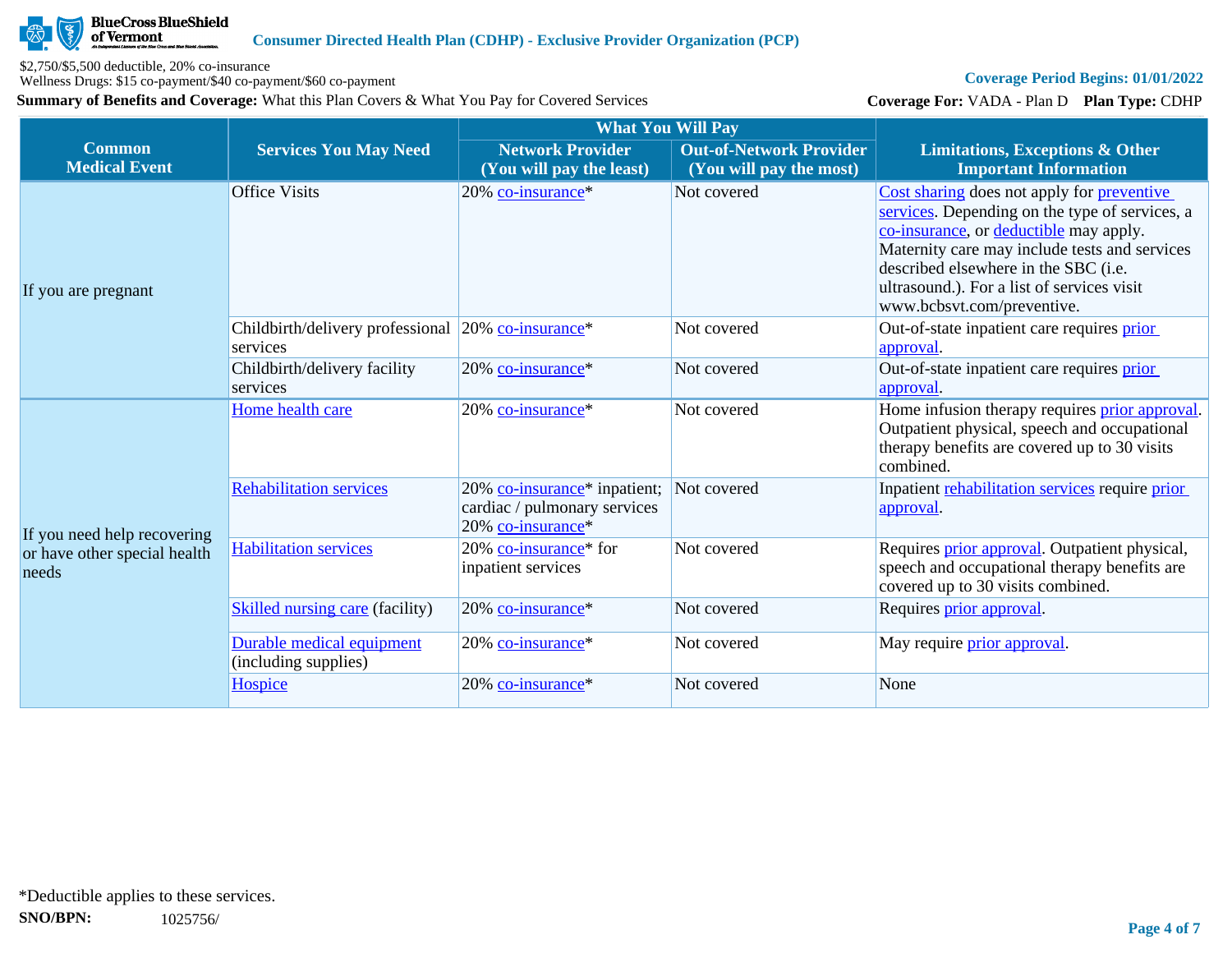

\$2,750/\$5,500 deductible, 20% co-insurance

Wellness Drugs: \$15 co-payment/\$40 co-payment/\$60 co-payment

**Summary of Benefits and Coverage:** What this Plan Covers & What You Pay for Covered Services

# **Coverage Period Begins: 01/01/2022**

**Coverage For:** VADA - Plan D **Plan Type:** CDHP

|                                           |                              | <b>What You Will Pay</b>                                                                                              |                                                           |                                                                                                                                                                       |
|-------------------------------------------|------------------------------|-----------------------------------------------------------------------------------------------------------------------|-----------------------------------------------------------|-----------------------------------------------------------------------------------------------------------------------------------------------------------------------|
| <b>Common</b><br><b>Medical Event</b>     | <b>Services You May Need</b> | <b>Network Provider</b><br>(You will pay the least)                                                                   | <b>Out-of-Network Provider</b><br>(You will pay the most) | Limitations, Exceptions & Other<br><b>Important Information</b>                                                                                                       |
|                                           | Eye exam                     | \$50 co-payment per child<br>exam; \$20 co-payment per<br>adult exam                                                  | Not covered                                               | One routine exam per calendar year.                                                                                                                                   |
| If your child needs dental or<br>eye care | <b>Glasses</b>               | $20\%$ co-insurance <sup>*</sup> for child<br>glasses; 100% of charges for<br>adult glasses                           | Not covered                                               | One pair of exchange-level frames and lenses<br>for prescription glasses or one pair of<br>equivalent contact lenses per calendar year.                               |
|                                           | Dental check-up              | Child: Class I: No charge*,<br>Class II: 30% co-insurance*,<br>Class III: 50% co-insurance*<br>Adult: 100% of charges | Not covered                                               | Some services require <i>prior</i> approval.<br>Deductible does not apply to Preventive<br>fluoride supplements for children with non-<br>fluoridated drinking water. |

# **Excluded Services & Other Covered Services:**

| Services Your <b>Plan</b> Generally Does NOT Cover (Check your policy or plan document for more information and a list of any other excluded services.) |  |                                                                                                      |  |                                                                                         |  |
|---------------------------------------------------------------------------------------------------------------------------------------------------------|--|------------------------------------------------------------------------------------------------------|--|-----------------------------------------------------------------------------------------|--|
| • Acupuncture                                                                                                                                           |  | Cosmetic Surgery (except with prior approval for • Dental care (age 21 and older)<br>reconstruction) |  |                                                                                         |  |
| Hearing aids                                                                                                                                            |  | <b>Infertility Medications</b>                                                                       |  | Long-term care                                                                          |  |
| Routine foot care (except for treatment of<br>diabetes)                                                                                                 |  | Weight loss programs                                                                                 |  |                                                                                         |  |
| Other Covered Services (Limitations may apply to these services. This isn't a complete list. Please see your plan document.)                            |  |                                                                                                      |  |                                                                                         |  |
| • Abortion                                                                                                                                              |  | Bariatric surgery                                                                                    |  | Chiropractic Care (requires prior approval after 12<br>visits)                          |  |
| • Non-emergency care when traveling outside the<br>U.S. (www.bcbsvt.com/coveragewhiletraveling)                                                         |  | Private-duty nursing (covered up to 14 hours per<br>plan year)                                       |  | Routine eye care (one routine eye exam per child<br>and adult member per calendar year) |  |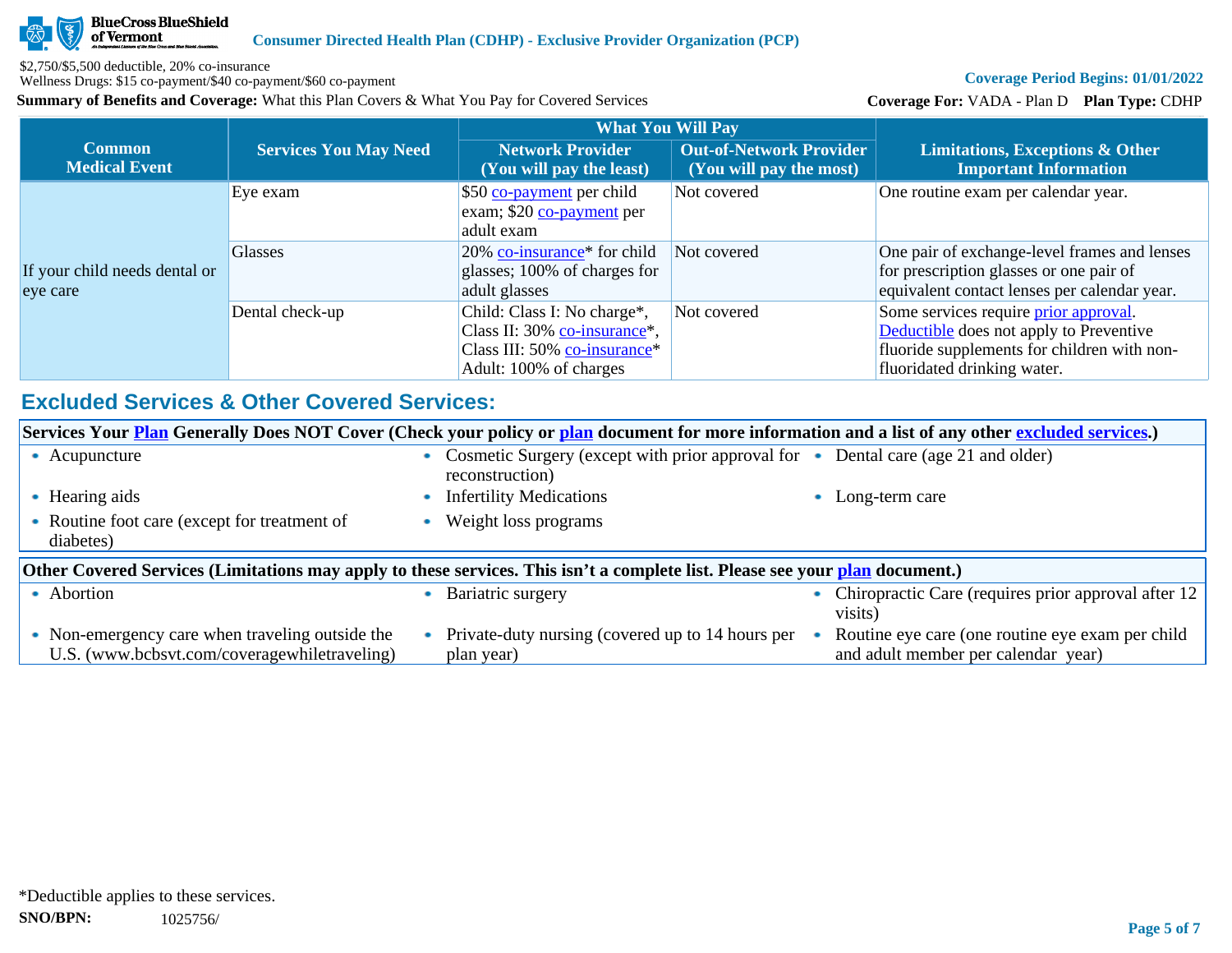

**Summary of Benefits and Coverage:** What this Plan Covers & What You Pay for Covered Services \$2,750/\$5,500 deductible, 20% co-insurance Wellness Drugs: \$15 co-payment/\$40 co-payment/\$60 co-payment

## **Your Rights to Continue Coverage:**

There are agencies that can help if you want to continue your coverage after it ends. The contact information for those agencies is: Department of Labor's Employee Benefits Security Administration at (866) 444-EBSA (3272) or [www.dol.gov/ebsa/healthreform](http://www.dol.gov/ebsa/healthreform), or the Department of Health and Human Services at (877) 267-2323 x61565 or [www.cciio.cms.gov](http://www.cciio.cms.gov/). You may also contact the [plan](https://www.healthcare.gov/sbc-glossary/#plan) at (800) 247-2583. Other coverage options may be available to you, too, including buying individual insurance coverage through the [Health Insurance](https://www.healthcare.gov/sbc-glossary/#health-insurance) [Marketplace.](https://www.healthcare.gov/sbc-glossary/#marketplace) For more information about the [Marketplace,](https://www.healthcare.gov/sbc-glossary/#marketplace) visit [www.HealthCare.gov](http://www.healthcare.gov/) or call (800) 318-2596.

# **Your Grievance and Appeals Rights:**

There are agencies that can help if you have a complaint against your [plan](https://www.healthcare.gov/sbc-glossary/#plan) for a denial of a [claim.](https://www.healthcare.gov/sbc-glossary/#claim) This complaint is called a [grievance](https://www.healthcare.gov/sbc-glossary/#grievance) or [appeal](https://www.healthcare.gov/sbc-glossary/#appeal). For more information about your rights, look at the explanation of benefits you will receive for that medical [claim](https://www.healthcare.gov/sbc-glossary/#claim). Your [plan](https://www.healthcare.gov/sbc-glossary/#plan) documents also provide complete information on how to submit a [claim](https://www.healthcare.gov/sbc-glossary/#claim), [appeal](https://www.healthcare.gov/sbc-glossary/#appeal), or a [grievance](https://www.healthcare.gov/sbc-glossary/#grievance) for any reason to your [plan.](https://www.healthcare.gov/sbc-glossary/#plan) For more information about your rights, this notice, or assistance, contact: (800) 255-4550.

# **Does this plan provide Minimum Essential Coverage? Yes.**

[Minimum Essential Coverage](https://www.healthcare.gov/sbc-glossary/#minimum-essential-coverage) generally includes plans, [health insurance](https://www.healthcare.gov/sbc-glossary/#health-insurance) available through the [Marketplace](https://www.healthcare.gov/sbc-glossary/#marketplace) or other individual market policies, Medicare, Medicaid, CHIP, TRICARE, and certain other coverage. If you are eligible for certain types of [Minimum Essential Coverage](https://www.healthcare.gov/sbc-glossary/#minimum-essential-coverage), you may not be eligible for the [premium](https://www.healthcare.gov/sbc-glossary/#premium) tax credit.

# **Does this plan meet the Minimum Value Standards? Yes.**

If your [plan](https://www.healthcare.gov/sbc-glossary/#plan) doesn't meet the [Minimum Value Standards](https://www.healthcare.gov/sbc-glossary/#minimum-value-standard), you may be eligible for a [premium](https://www.healthcare.gov/sbc-glossary/#premium) tax credit to help you pay for a [plan](https://www.healthcare.gov/sbc-glossary/#plan) through the [Marketplace](https://www.healthcare.gov/sbc-glossary/#marketplace).

*––––––––––––––To see examples of how this plan might cover costs for a sample medical situation, see the next page.–––––––––––*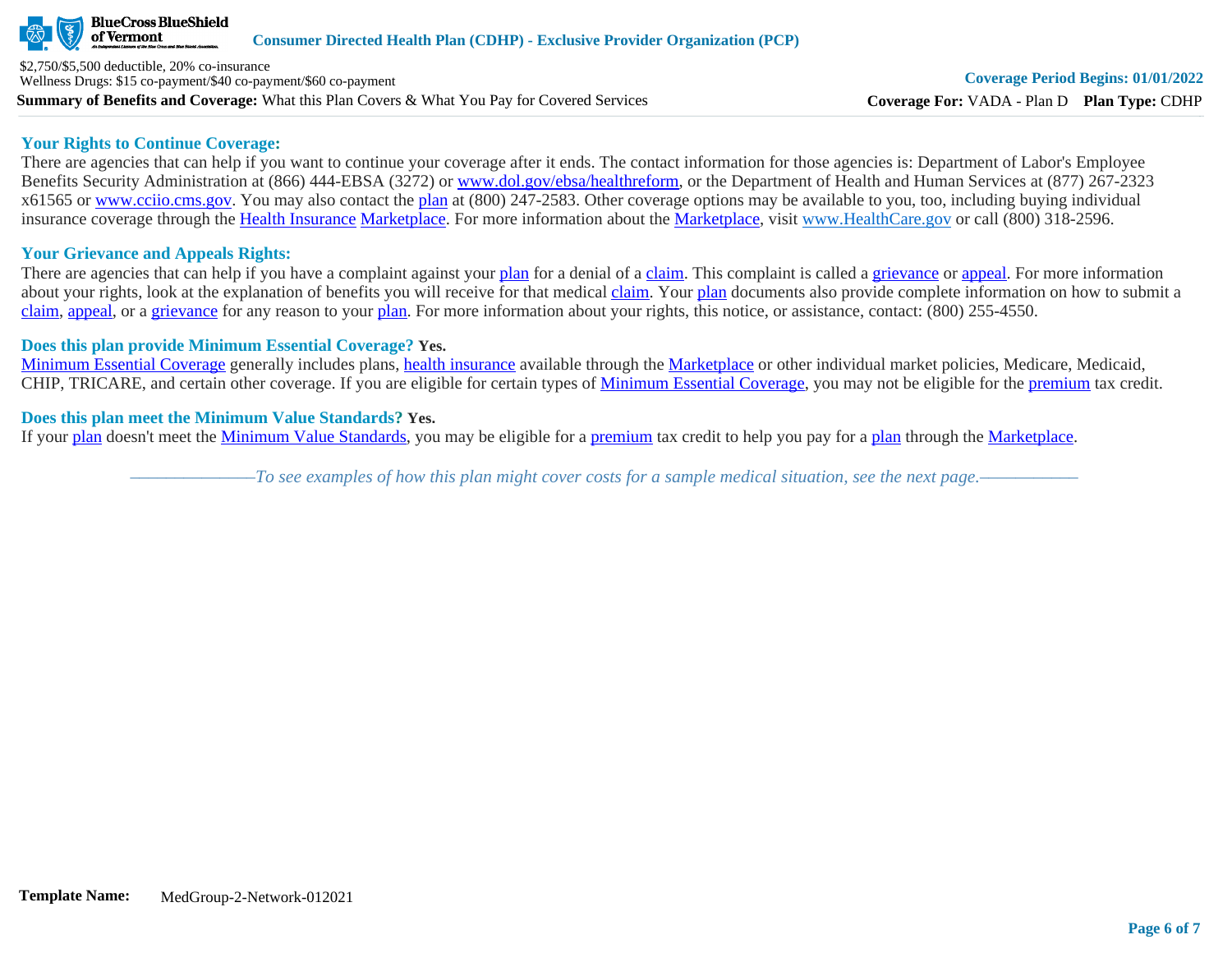## **BlueCross BlueShield** of Vermont

\$2,750/\$5,500 deductible, 20% co-insurance Wellness Drugs: \$15 co-payment/\$40 co-payment/\$60 co-payment

# **Coverage Examples**

20

# **Coverage Period Begins: 01/01/2022**

**Coverage For:** VADA - Plan D **Plan Type:** CDHP

About these Coverage Examples:

This is not a cost estimator. Treatments shown are just examples of how this [plan](https://www.healthcare.gov/sbc-glossary/#plan) might cover medical care. Your actual costs will be different depending on the actual care you receive, the prices your [providers](https://www.healthcare.gov/sbc-glossary/#provider) charge, and many other factors. Focus on the [cost sharing](https://www.healthcare.gov/sbc-glossary/#cost-sharing) amounts ([deductibles,](https://www.healthcare.gov/sbc-glossary/#deductible) [co-payments](https://www.healthcare.gov/sbc-glossary/#co-payment) and [co-insurance\)](https://www.healthcare.gov/sbc-glossary/#co-insurance) and [excluded services](https://www.healthcare.gov/sbc-glossary/#excluded-services) under the [plan](https://www.healthcare.gov/sbc-glossary/#plan). Use this information to compare the portion of costs you might pay under different health [plans.](https://www.healthcare.gov/sbc-glossary/#plan) Please note these coverage examples are based on self-only coverage.

| Peg is Having a Baby<br>(9 months of in-network pre-natal care and a<br>hospital delivery)                                                                                                                                                                                                                                                                                                                  |                              | <b>Managing Joe's type 2 Diabetes</b><br>(a year of routine in-network care of a well-<br>controlled condition)                                                                                                                                                                                                                                      |                              | <b>Mia's Simple Fracture</b><br>(in-network emergency room visit and follow up<br>care)                                                                                                                                                                                                                                                                       |                              |
|-------------------------------------------------------------------------------------------------------------------------------------------------------------------------------------------------------------------------------------------------------------------------------------------------------------------------------------------------------------------------------------------------------------|------------------------------|------------------------------------------------------------------------------------------------------------------------------------------------------------------------------------------------------------------------------------------------------------------------------------------------------------------------------------------------------|------------------------------|---------------------------------------------------------------------------------------------------------------------------------------------------------------------------------------------------------------------------------------------------------------------------------------------------------------------------------------------------------------|------------------------------|
| The plan's overall deductible<br>Specialist co-insurance<br><b>E</b> Hospital (facility) <b>co-insurance</b><br>Other co-insurance<br>This EXAMPLE event includes services like:<br>Specialist office visits (prenatal care)<br>Childbirth/Delivery Professional Services<br><b>Childbirth/Delivery Facility Services</b><br>Diagnostic tests (ultrasounds and blood work)<br>Specialist visit (anesthesia) | \$2,750<br>20%<br>20%<br>20% | The plan's overall deductible<br>Specialist co-insurance<br>Hospital (facility) co-insurance<br>Other co-insurance<br>This EXAMPLE event includes services like:<br>Primary care physician office visits <i>(including disease</i><br>education)<br>Diagnostic tests (blood work)<br>Prescription drugs<br>Durable medical equipment (glucose meter) | \$2,750<br>20%<br>20%<br>20% | The plan's overall deductible<br><b>Specialist co-insurance</b><br>Hospital (facility) co-insurance<br>a l<br>Other co-insurance<br>This EXAMPLE event includes services like:<br>Emergency room care <i>(including medical</i><br>supplies)<br>Diagnostic test (x-ray)<br>Durable medical equipment (crutches)<br>Rehabilitation services (physical therapy) | \$2,750<br>20%<br>20%<br>20% |
| <b>Total Example Cost</b>                                                                                                                                                                                                                                                                                                                                                                                   | \$12,700                     | <b>Total Example Cost</b>                                                                                                                                                                                                                                                                                                                            | \$5,600                      | <b>Total Example Cost</b>                                                                                                                                                                                                                                                                                                                                     | \$2,800                      |
| In this example, Peg would pay:                                                                                                                                                                                                                                                                                                                                                                             |                              | In this example, Joe would pay:                                                                                                                                                                                                                                                                                                                      |                              | In this example, Mia would pay:                                                                                                                                                                                                                                                                                                                               |                              |

| <b>Cost Sharing</b>        |         |  |  |
|----------------------------|---------|--|--|
| Deductibles                | \$2,750 |  |  |
| Co-payments                | \$0     |  |  |
| Co-insurance               | \$1,000 |  |  |
| What isn't covered         |         |  |  |
| Limits or exclusions       | \$50    |  |  |
| The total Peg would pay is | \$3,800 |  |  |

| Diagnosiic tests <i>(DIOOG WOTK)</i><br>Prescription drugs<br>Durable medical equipment (glucose meter) |         |  |  |  |
|---------------------------------------------------------------------------------------------------------|---------|--|--|--|
| <b>Total Example Cost</b>                                                                               | \$5,600 |  |  |  |
| In this example, Joe would pay:                                                                         |         |  |  |  |
| <b>Cost Sharing</b>                                                                                     |         |  |  |  |
| Deductibles                                                                                             | \$2,750 |  |  |  |
| Co-payments                                                                                             | \$0     |  |  |  |
| Co-insurance                                                                                            | \$530   |  |  |  |
| What isn't covered                                                                                      |         |  |  |  |
| Limits or exclusions                                                                                    | \$20    |  |  |  |
| The total Joe would pay is                                                                              | \$3,300 |  |  |  |

| III GIS CAGHIPIC, IVIIG WOULD DAY. |         |  |  |
|------------------------------------|---------|--|--|
| <b>Cost Sharing</b>                |         |  |  |
| Deductibles                        | \$2,300 |  |  |
| Co-payments                        | \$0     |  |  |
| Co-insurance                       | \$70    |  |  |
| What isn't covered                 |         |  |  |
| Limits or exclusions               |         |  |  |
| The total Mia would pay is         | \$2,370 |  |  |

The [plan](https://www.healthcare.gov/sbc-glossary/#plan) would be responsible for the other costs of these EXAMPLE covered services.

The prescription drug [out-of-pocket limit](https://www.healthcare.gov/sbc-glossary/#out-of-pocket-limit) might not be included in the above Coverage Examples.

\*Note: This plan has other deductibles for specific services included in the coverage example. See "Are there other deductible for specific services?" row above.

**Custom Summary Name:** BCBS-EPOPCPCDHP-2750-3750-20%-AGG-x-x-x-x-x-x-ACA-LARG (MD39277)\_BCBSC-Rx-C20%-1400-W-15-40-60-3-x-P(RX43428)\_Coverage-012021-12312021(C39162)\_NPF(RD39161) National Performance Formulary CY 1025756